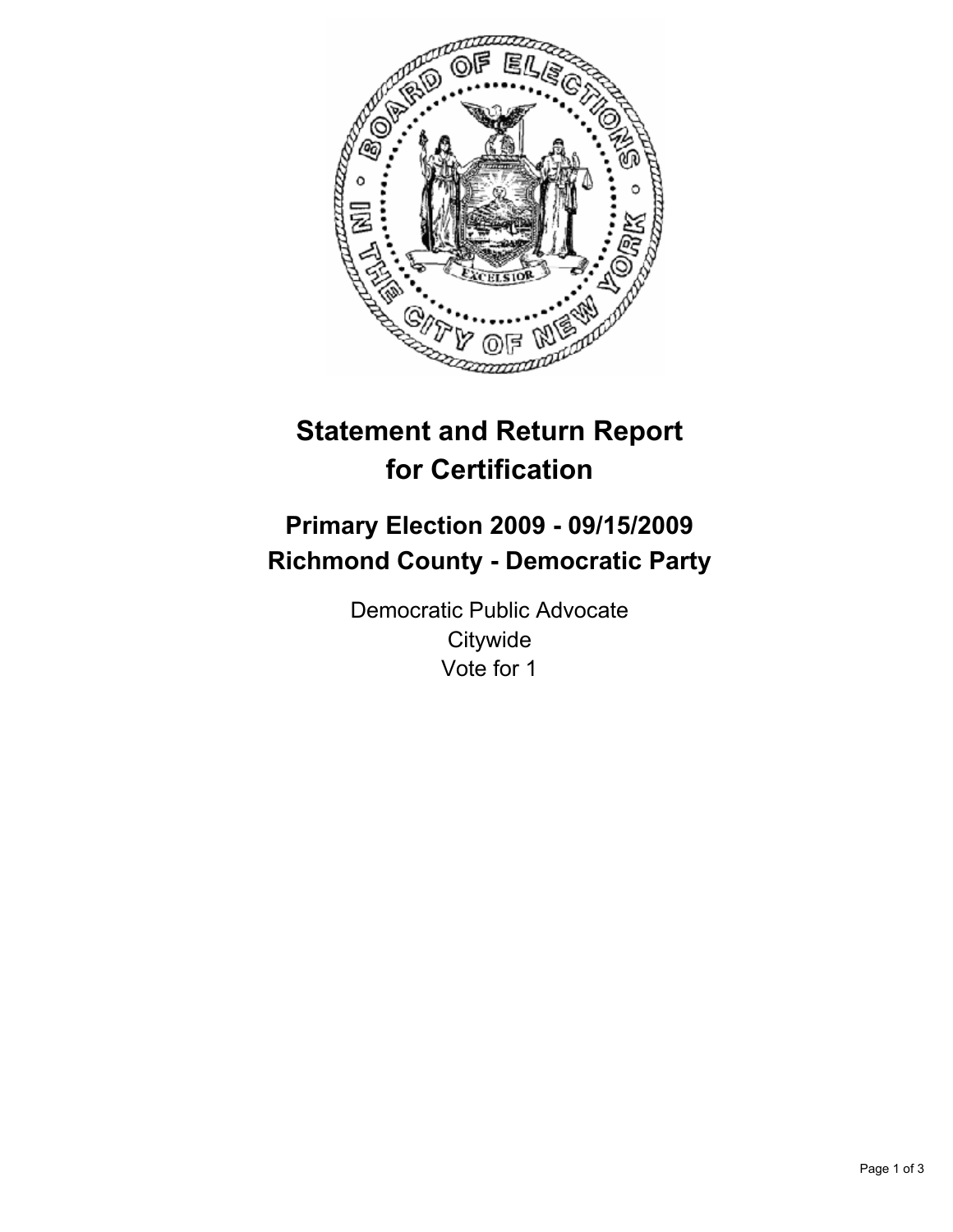

## **Assembly District 60**

| <b>EMERGENCY</b>      | 2     |
|-----------------------|-------|
| ABSENTEE/MILITARY     | 161   |
| AFFIDAVIT             | 8     |
| <b>BILL DE BLASIO</b> | 447   |
| <b>ERIC N GIOIA</b>   | 381   |
| <b>MARK GREEN</b>     | 369   |
| <b>NORMAN SIEGEL</b>  | 150   |
| <b>IMTIAZ S SYED</b>  | 28    |
| <b>Total Votes</b>    | 1.375 |

#### **Assembly District 61**

| <b>EMERGENCY</b>      | 14    |
|-----------------------|-------|
| ABSENTEE/MILITARY     | 357   |
| <b>AFFIDAVIT</b>      | 59    |
| <b>BILL DE BLASIO</b> | 1,384 |
| <b>ERIC N GIOIA</b>   | 1,306 |
| <b>MARK GREEN</b>     | 2,378 |
| <b>NORMAN SIEGEL</b>  | 1,161 |
| <b>IMTIAZ S SYED</b>  | 159   |
| <b>Total Votes</b>    | 6,388 |

#### **Assembly District 62**

| <b>EMERGENCY</b>      |       |
|-----------------------|-------|
| ABSENTEE/MILITARY     | 157   |
| AFFIDAVIT             | 3     |
| <b>BILL DE BLASIO</b> | 402   |
| <b>ERIC N GIOIA</b>   | 471   |
| <b>MARK GREEN</b>     | 409   |
| <b>NORMAN SIEGEL</b>  | 107   |
| <b>IMTIAZ S SYED</b>  | 21    |
| <b>Total Votes</b>    | 1,410 |

### **Assembly District 63**

| <b>EMERGENCY</b>      | 8     |
|-----------------------|-------|
| ABSENTEE/MILITARY     | 200   |
| AFFIDAVIT             | 12    |
| <b>BILL DE BLASIO</b> | 714   |
| <b>ERIC N GIOIA</b>   | 613   |
| <b>MARK GREEN</b>     | 1,055 |
| <b>NORMAN SIEGEL</b>  | 341   |
| <b>IMTIAZ S SYED</b>  | 87    |
| <b>Total Votes</b>    | 2,810 |